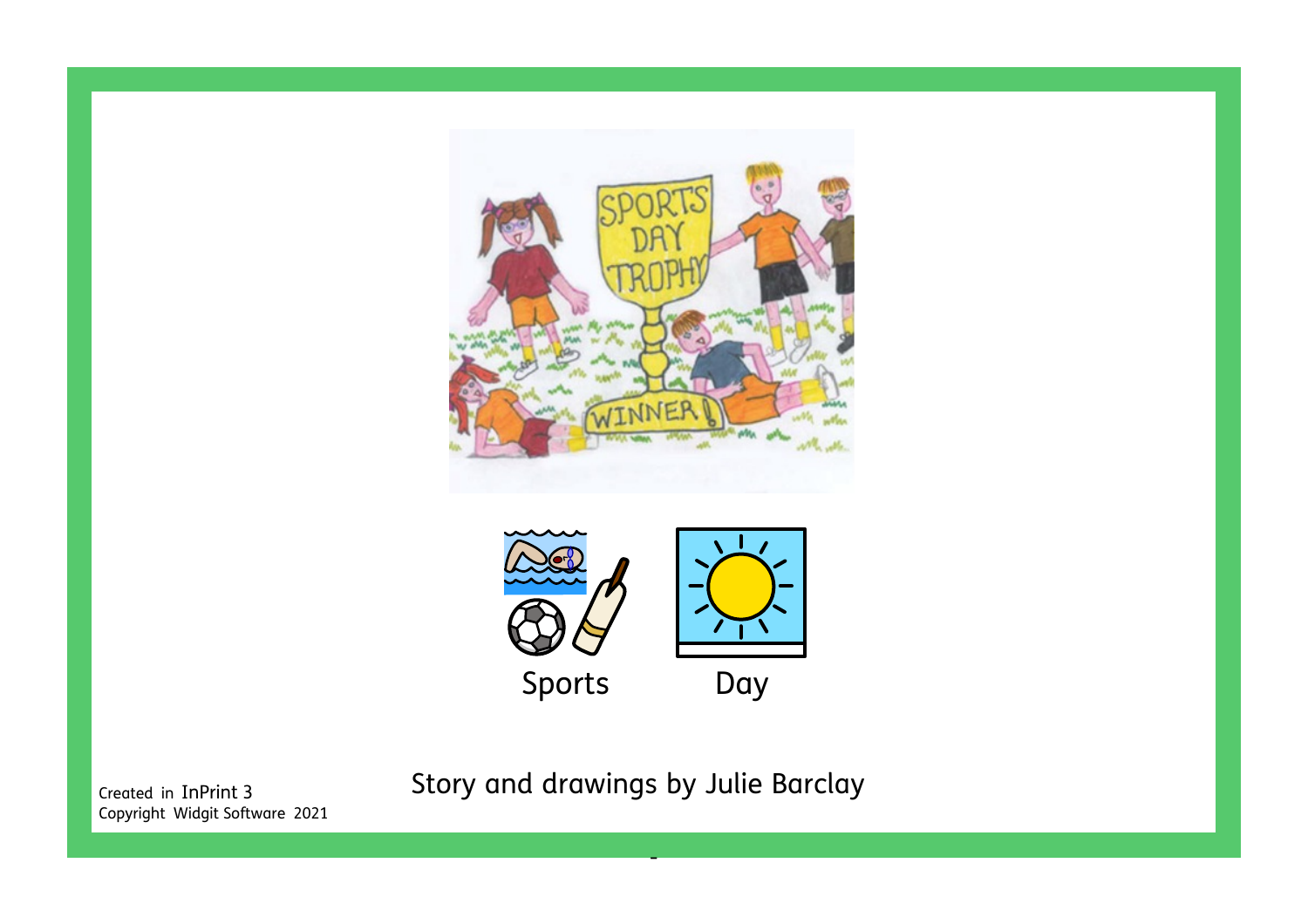

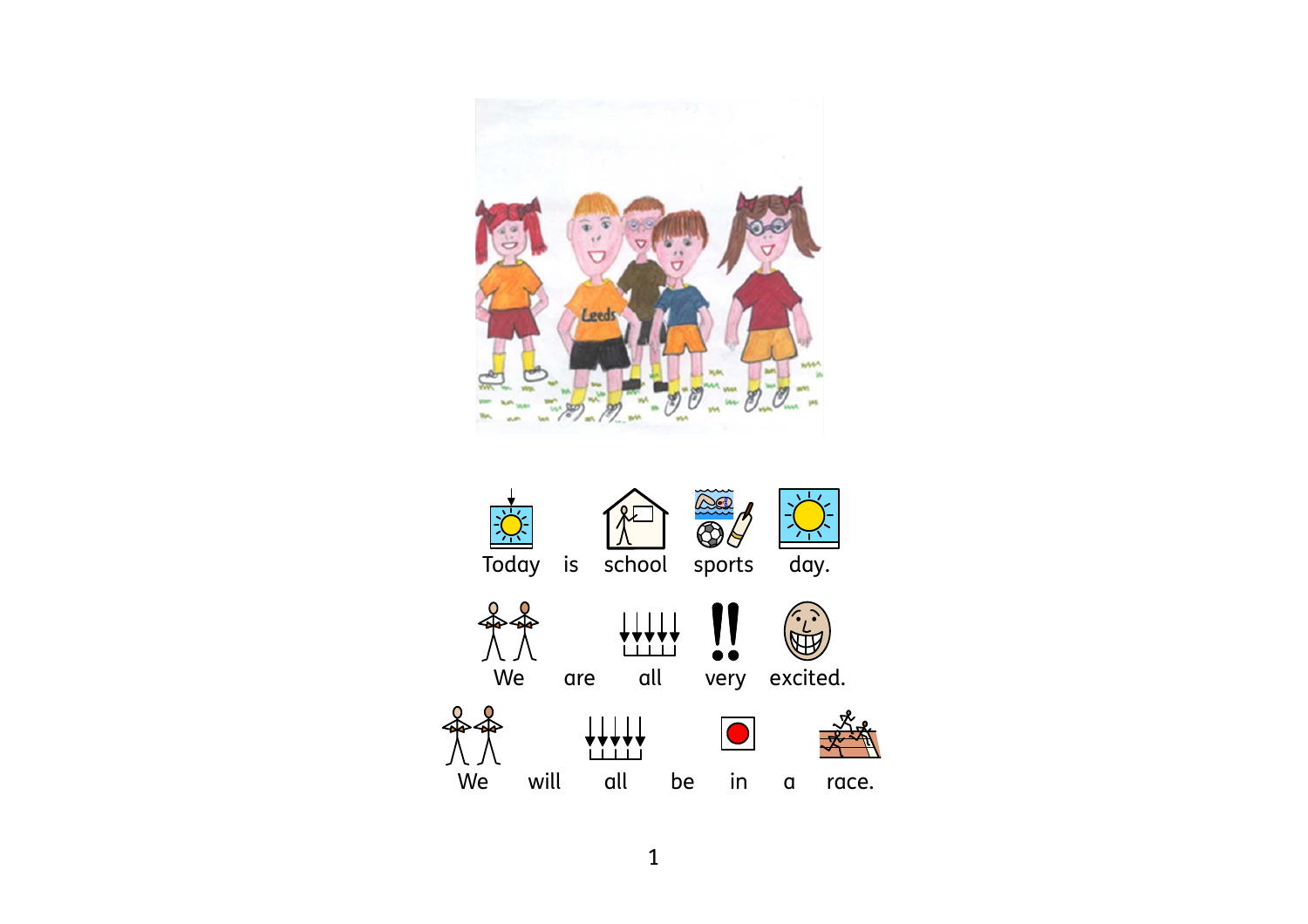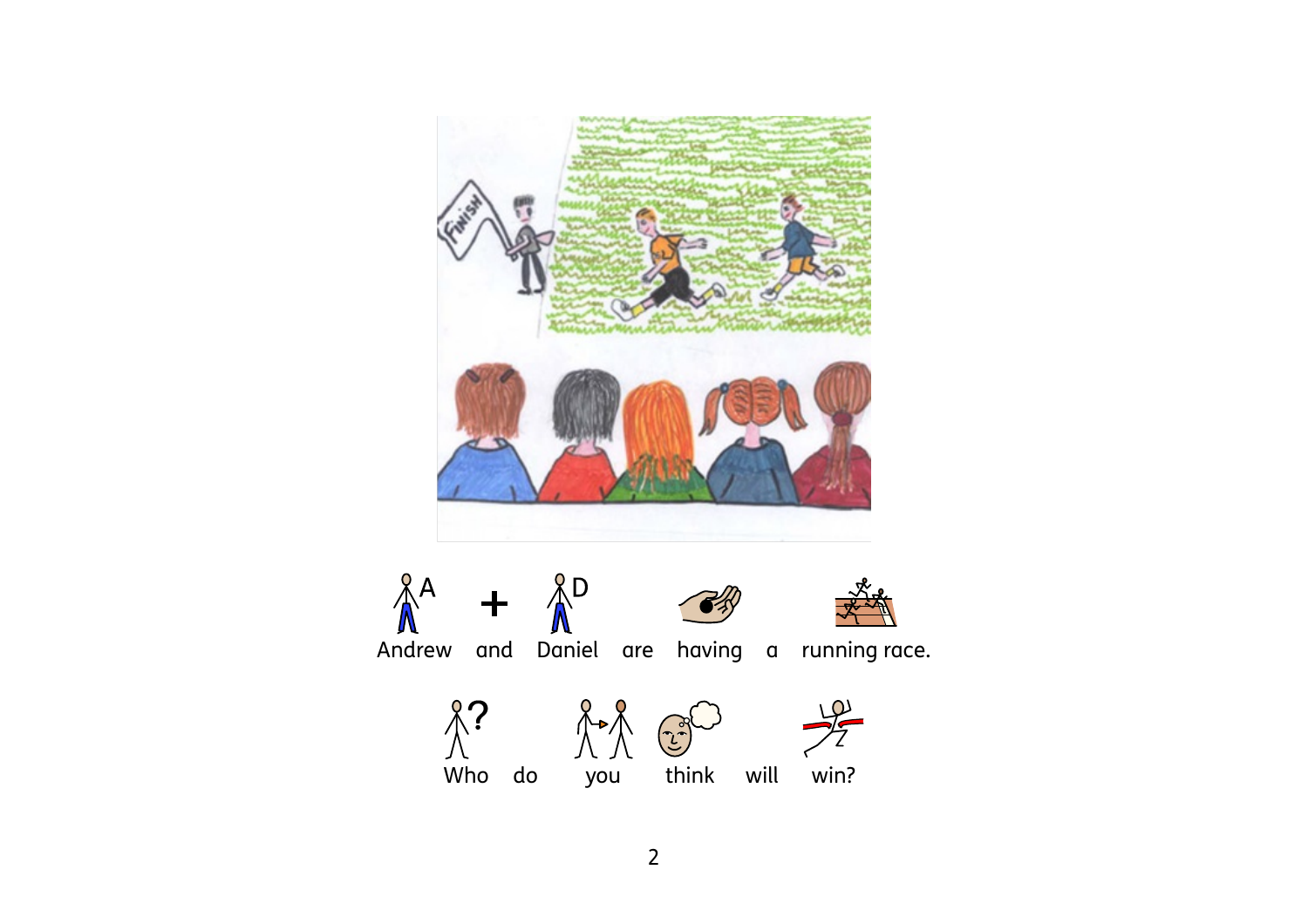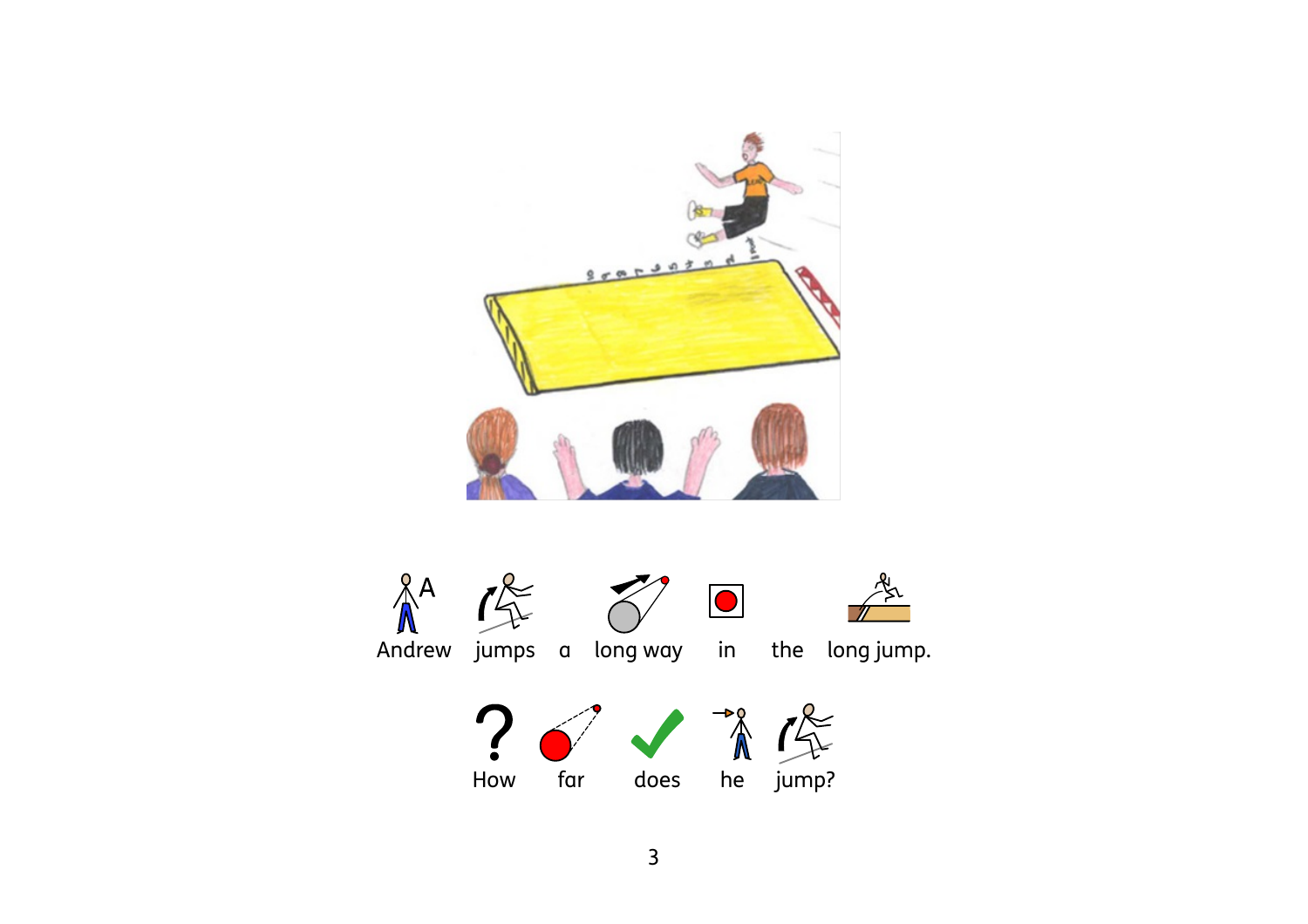

4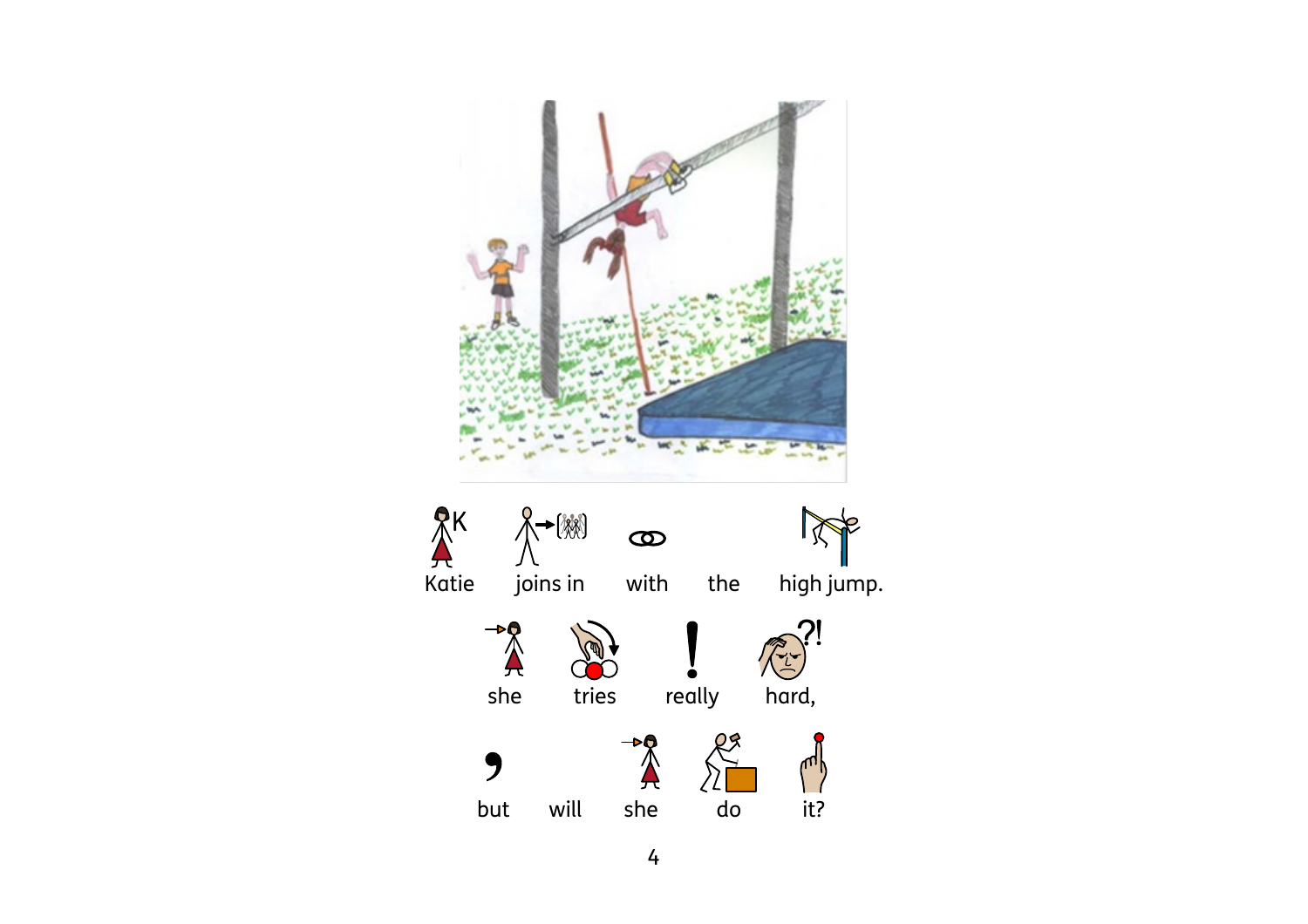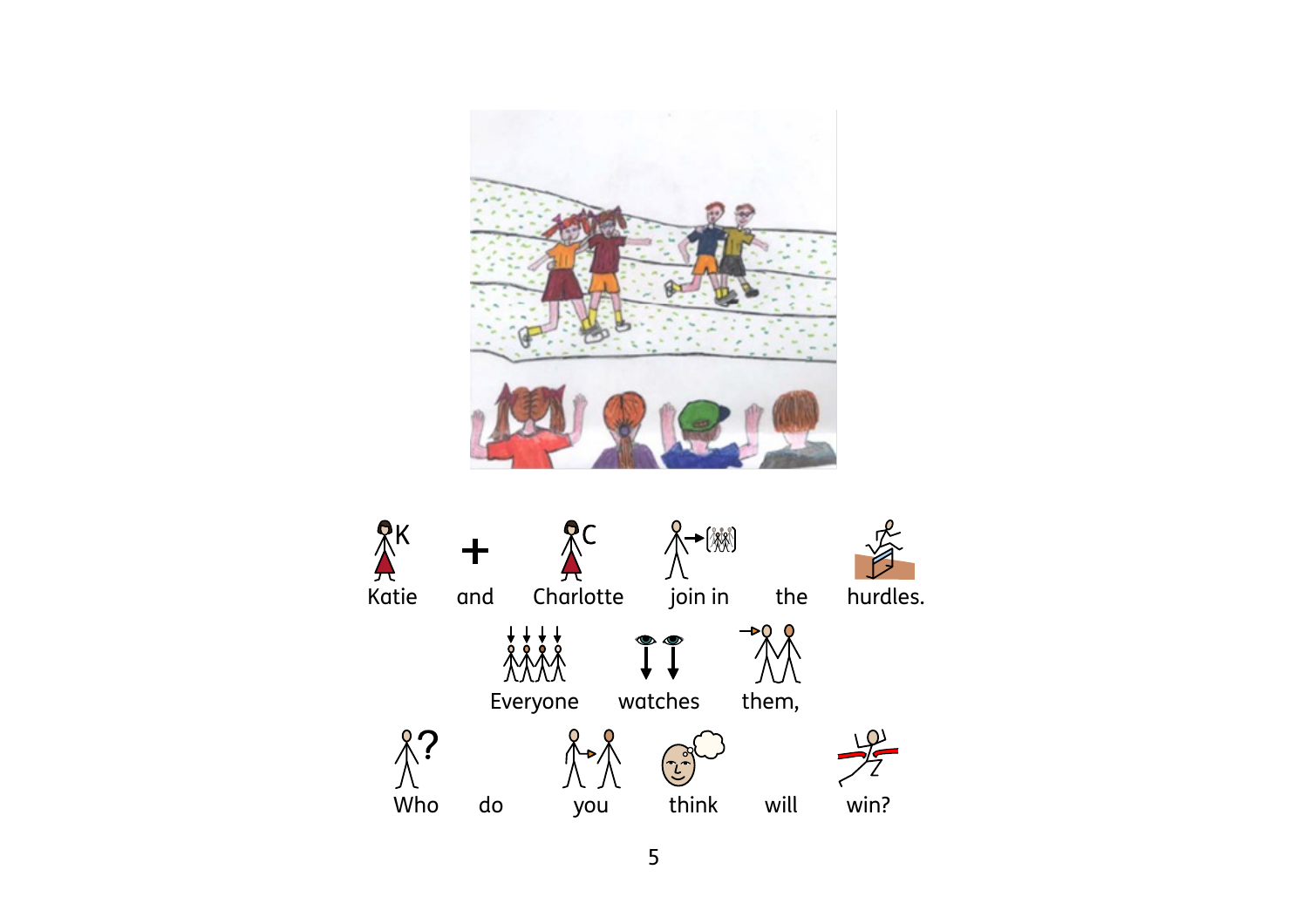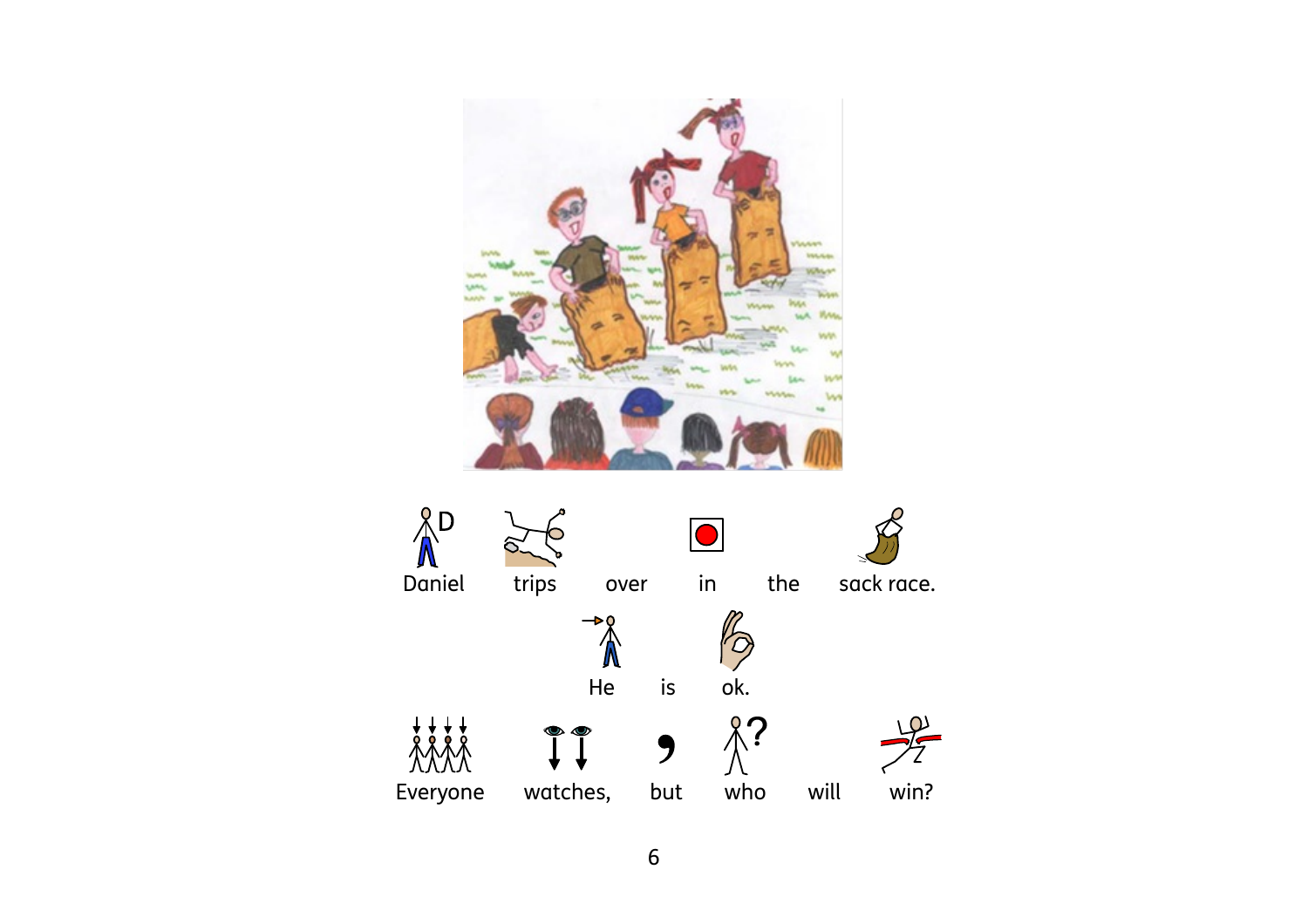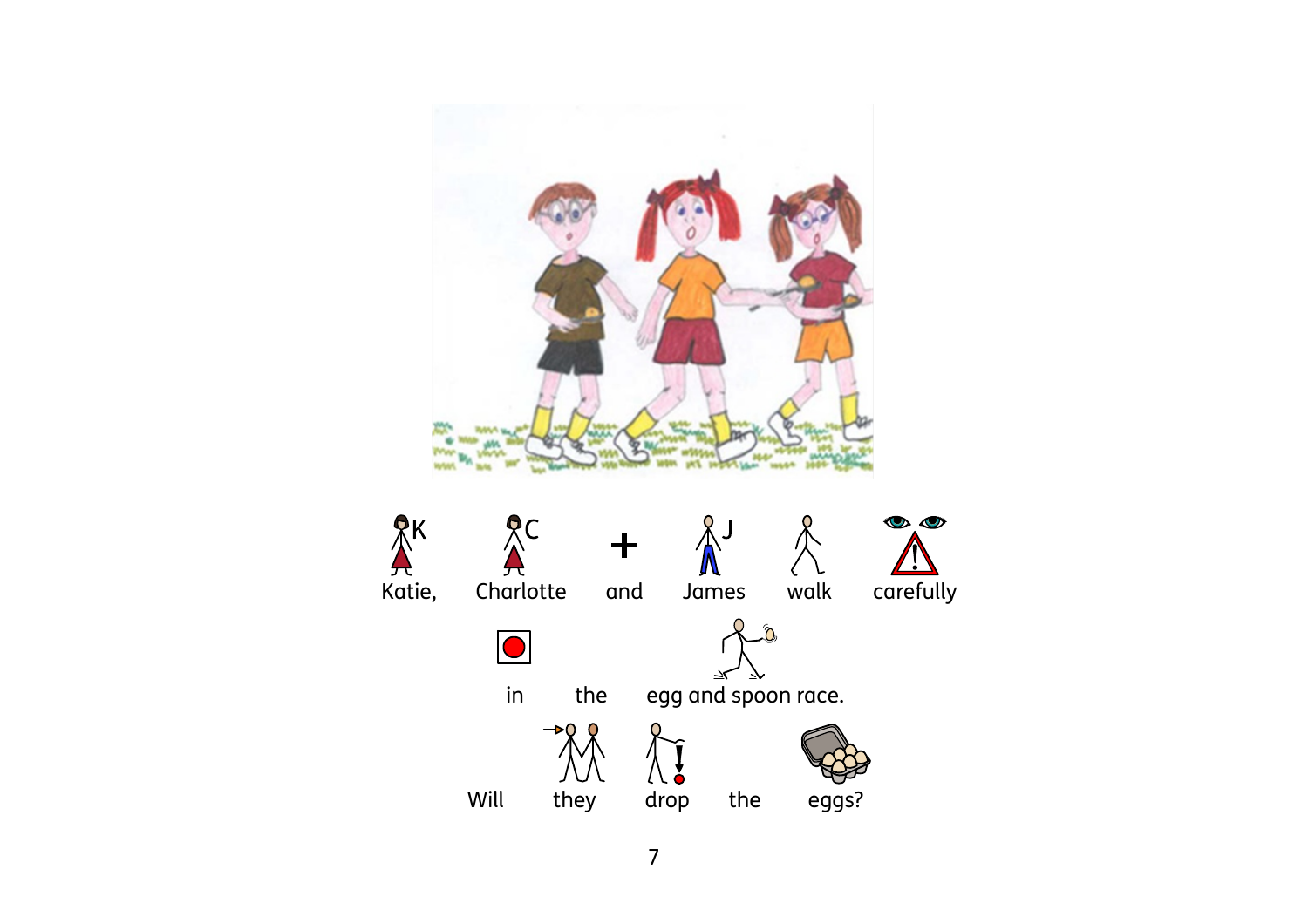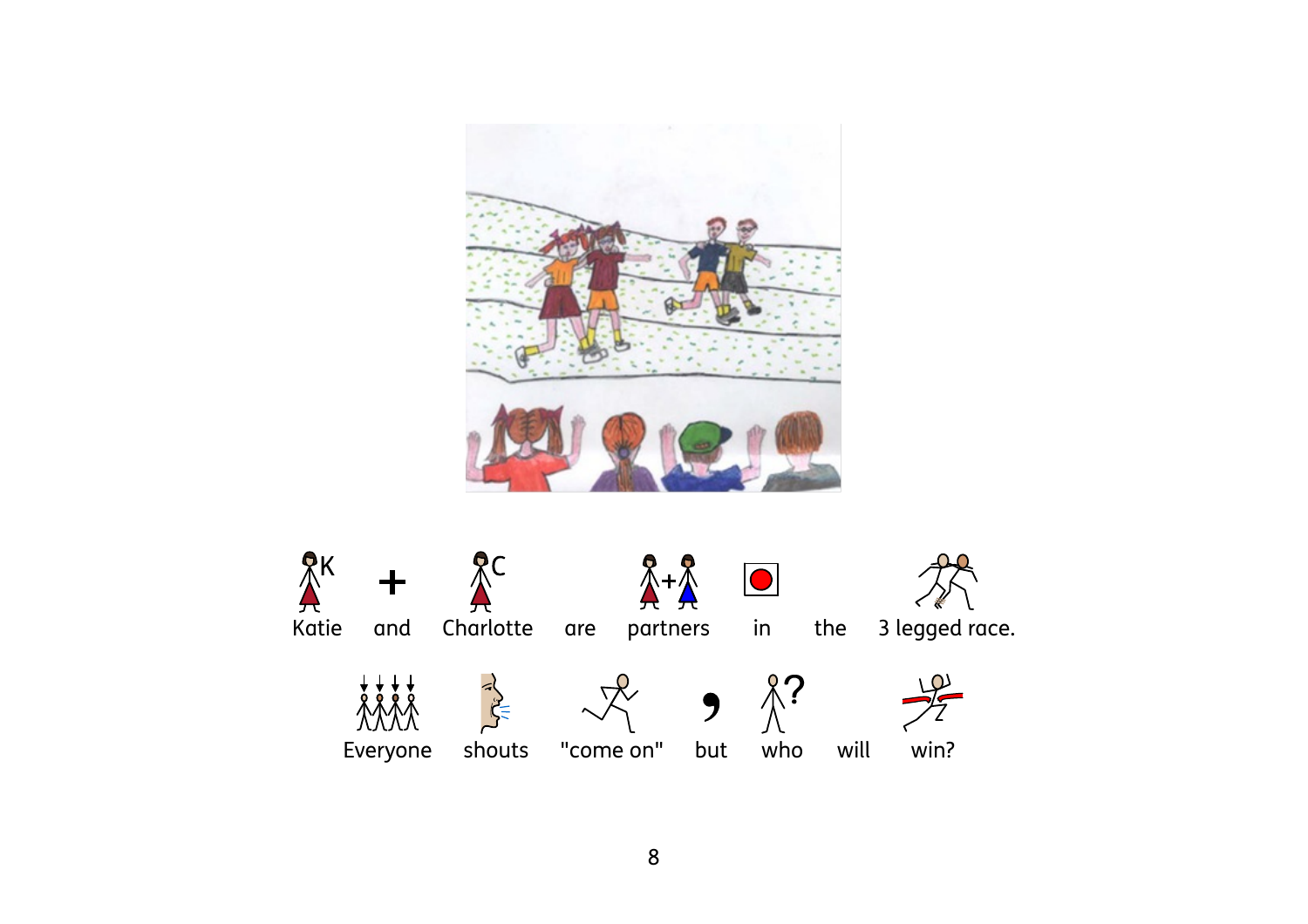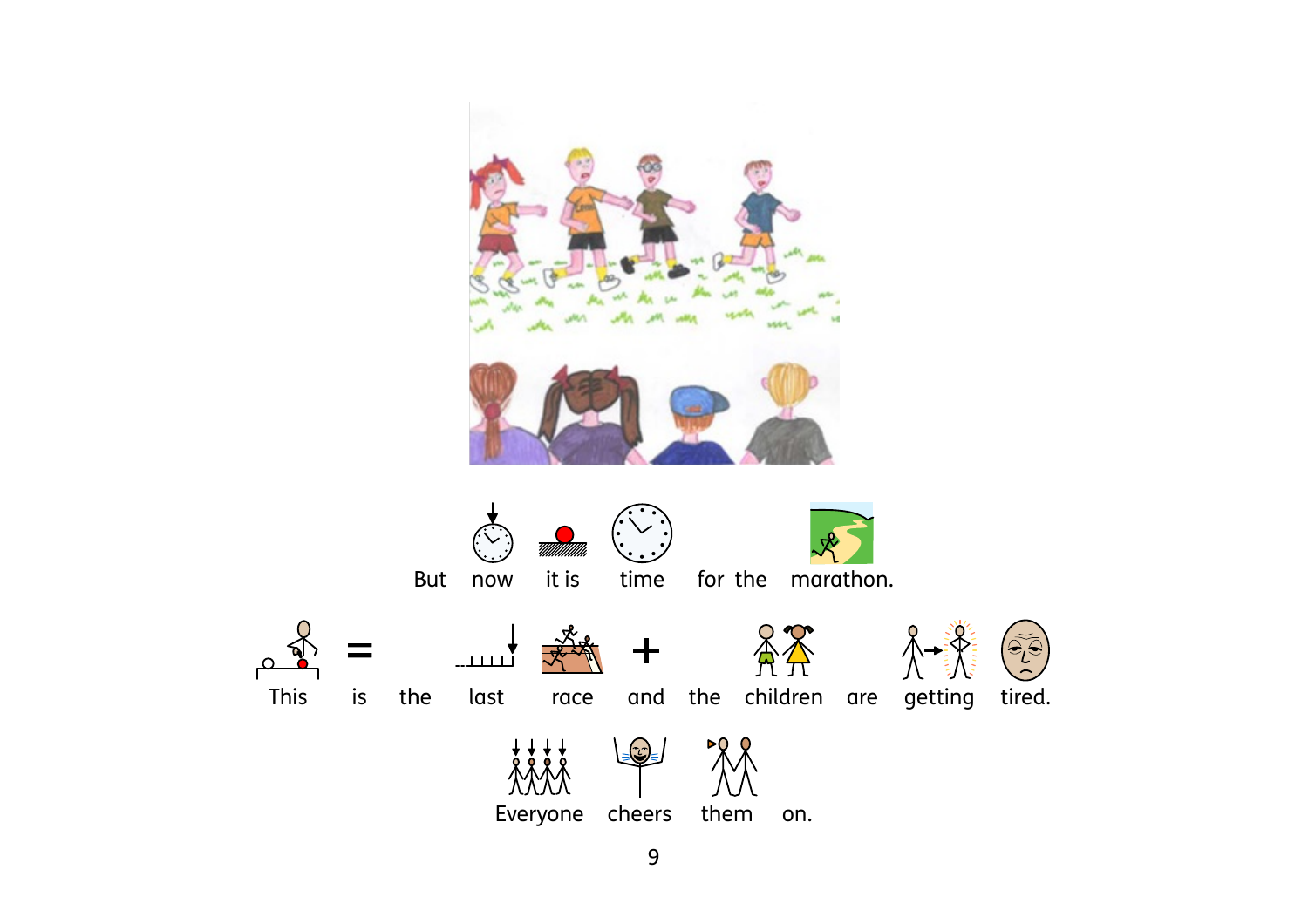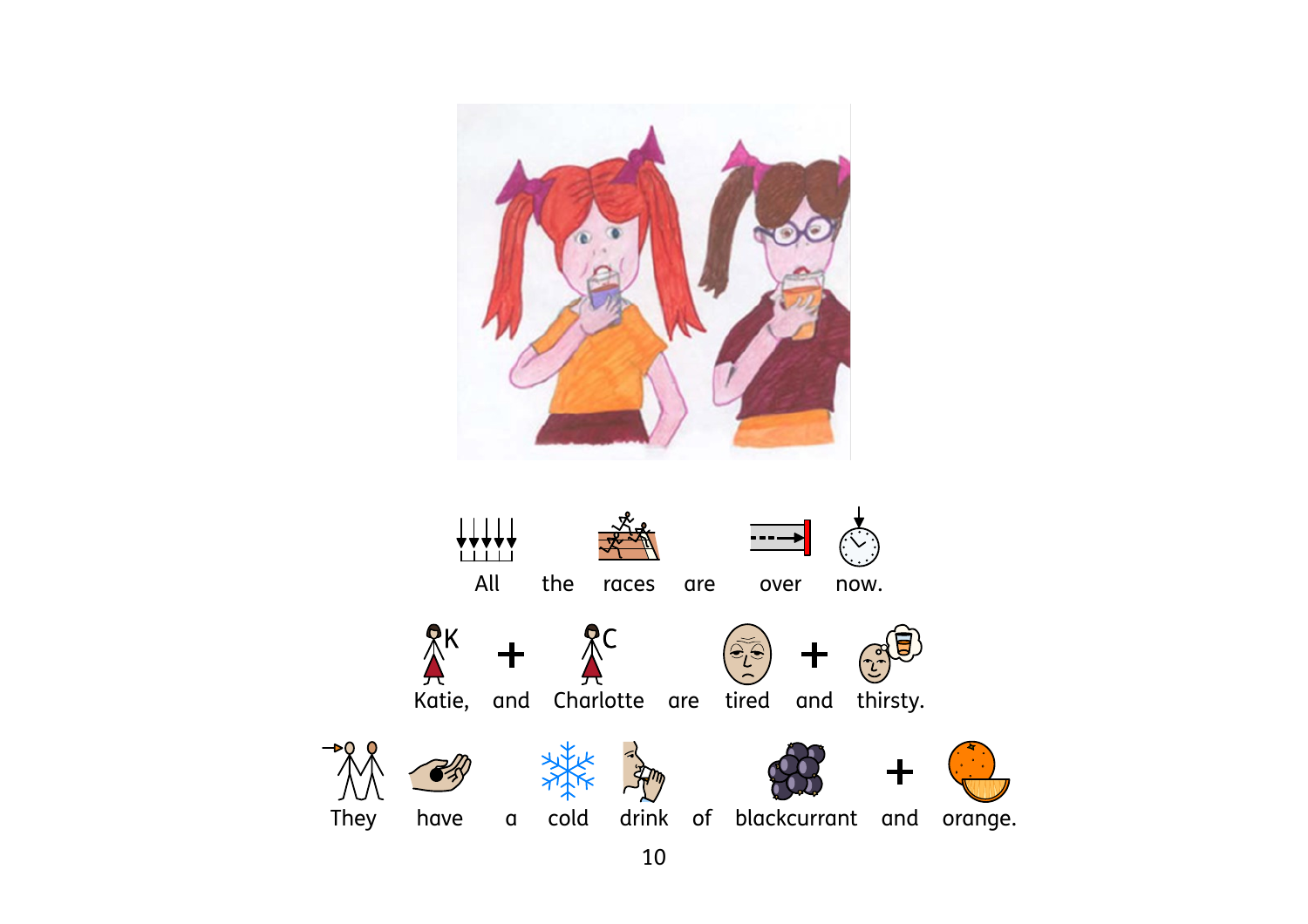

 $\bigwedge^{\mathbb{R}^D} \bigwedge^{\mathbb{R}^A}$  **+**  $\bigwedge^{\mathbb{R}^J}$ <br>Daniel, Andrew and James are thirsty.  $M^+$ They have a cold drink of orange.  $\rightarrow$